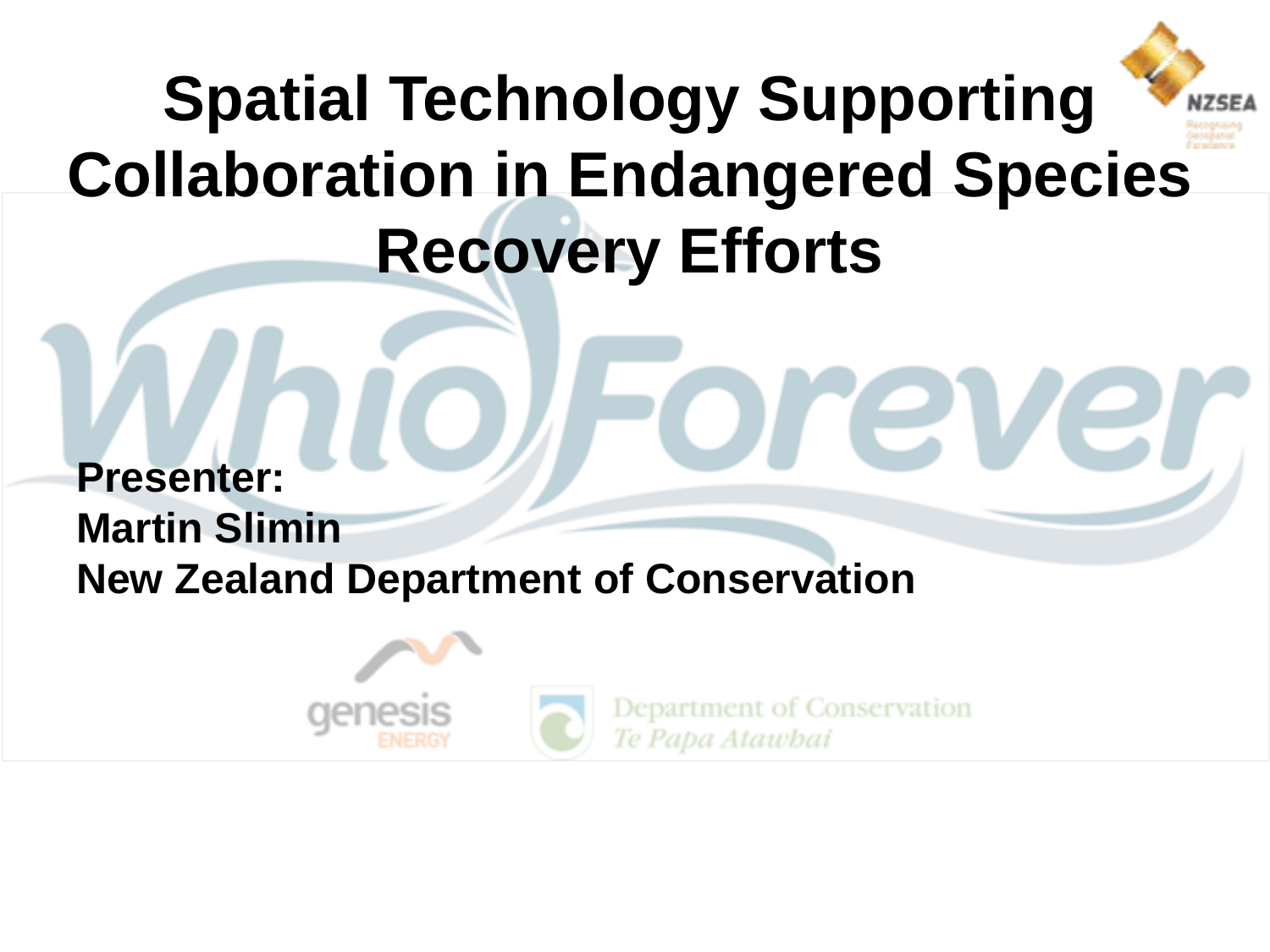

à.

Determe, GEBCO, NOAA NGDC, and other contributors Bart,

۵

**SO**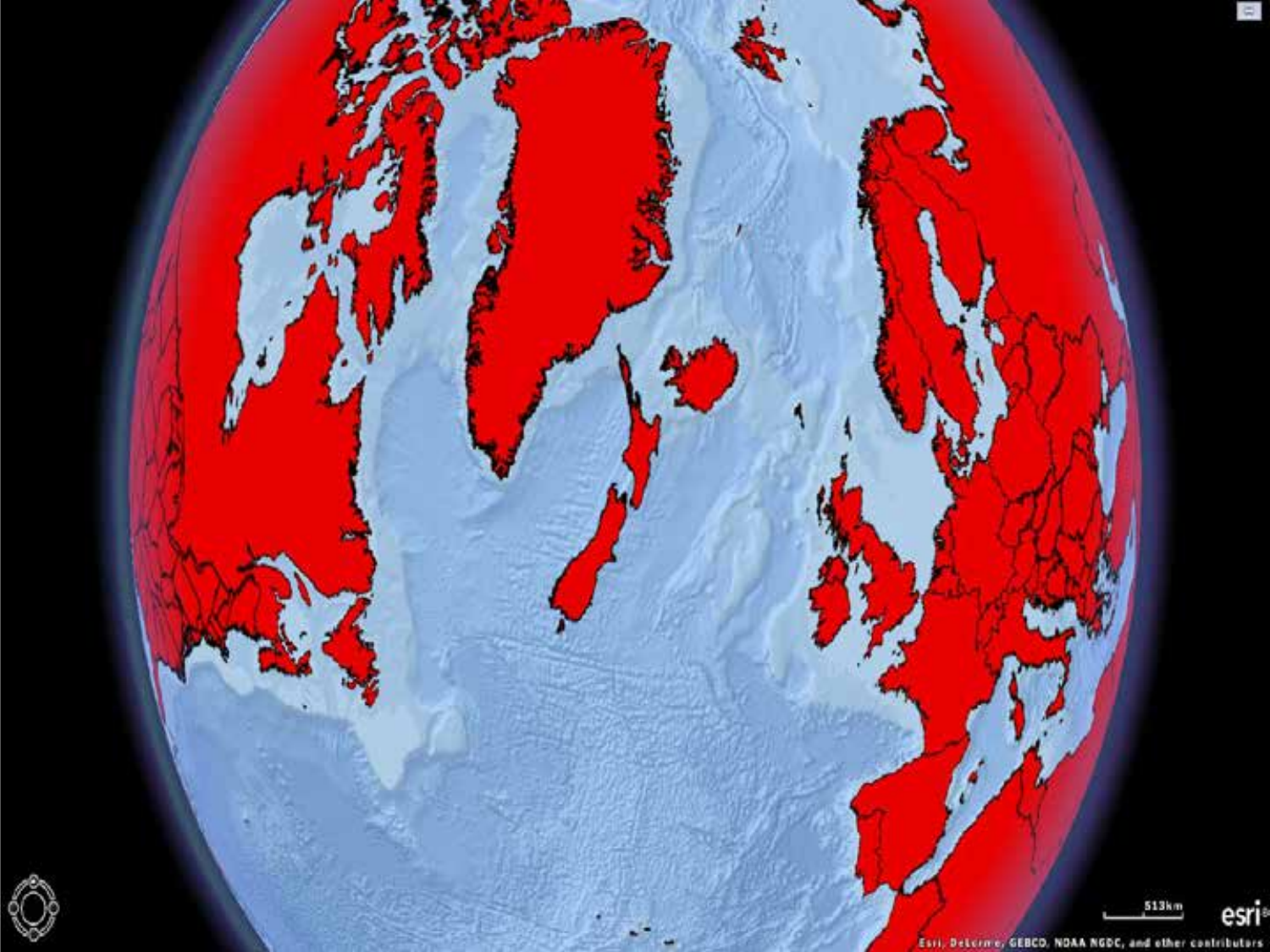

 $\frac{1}{2}$ 

**PSITE**<br>NOAA NGCC, and other contributors GEBCO.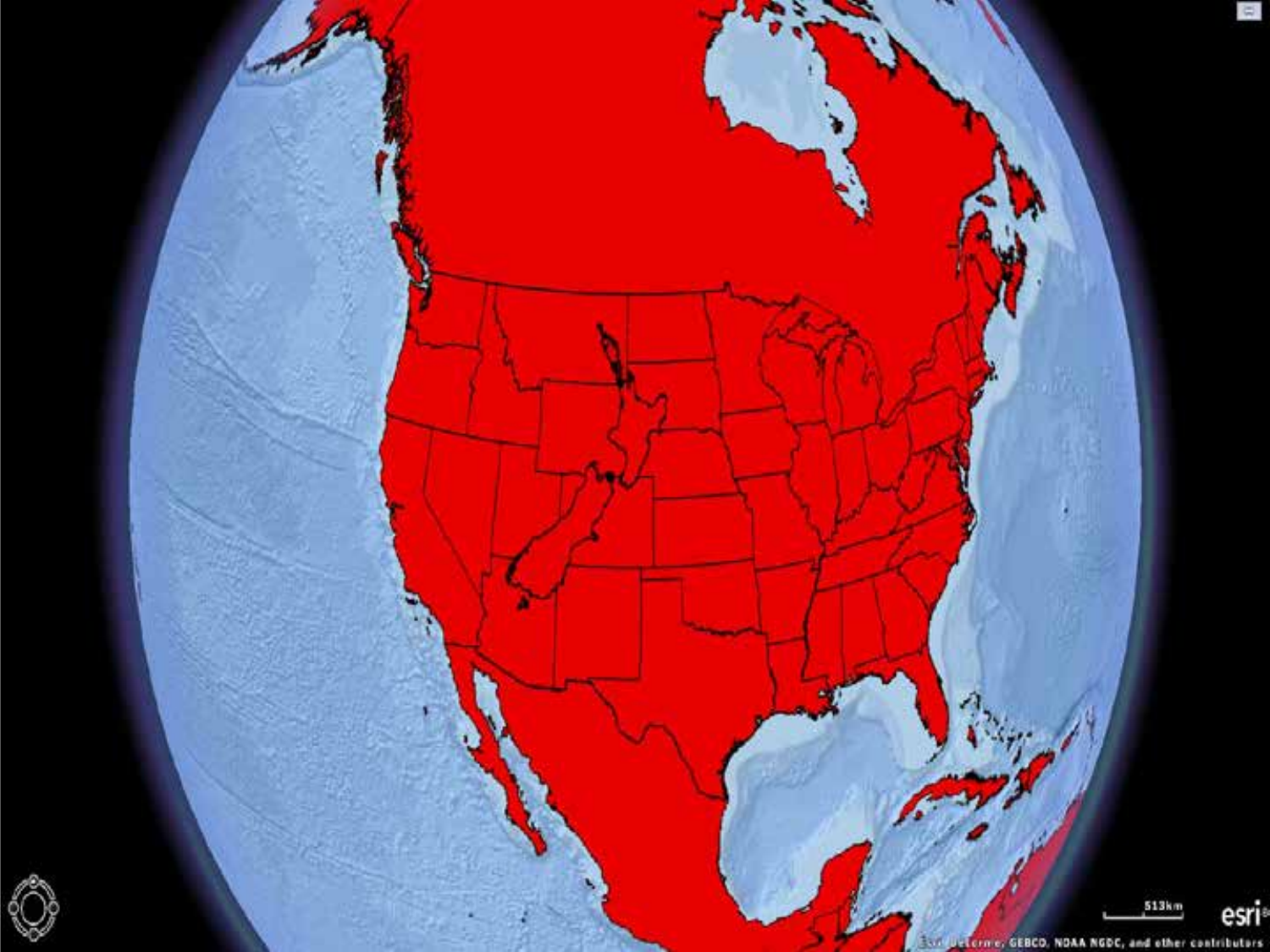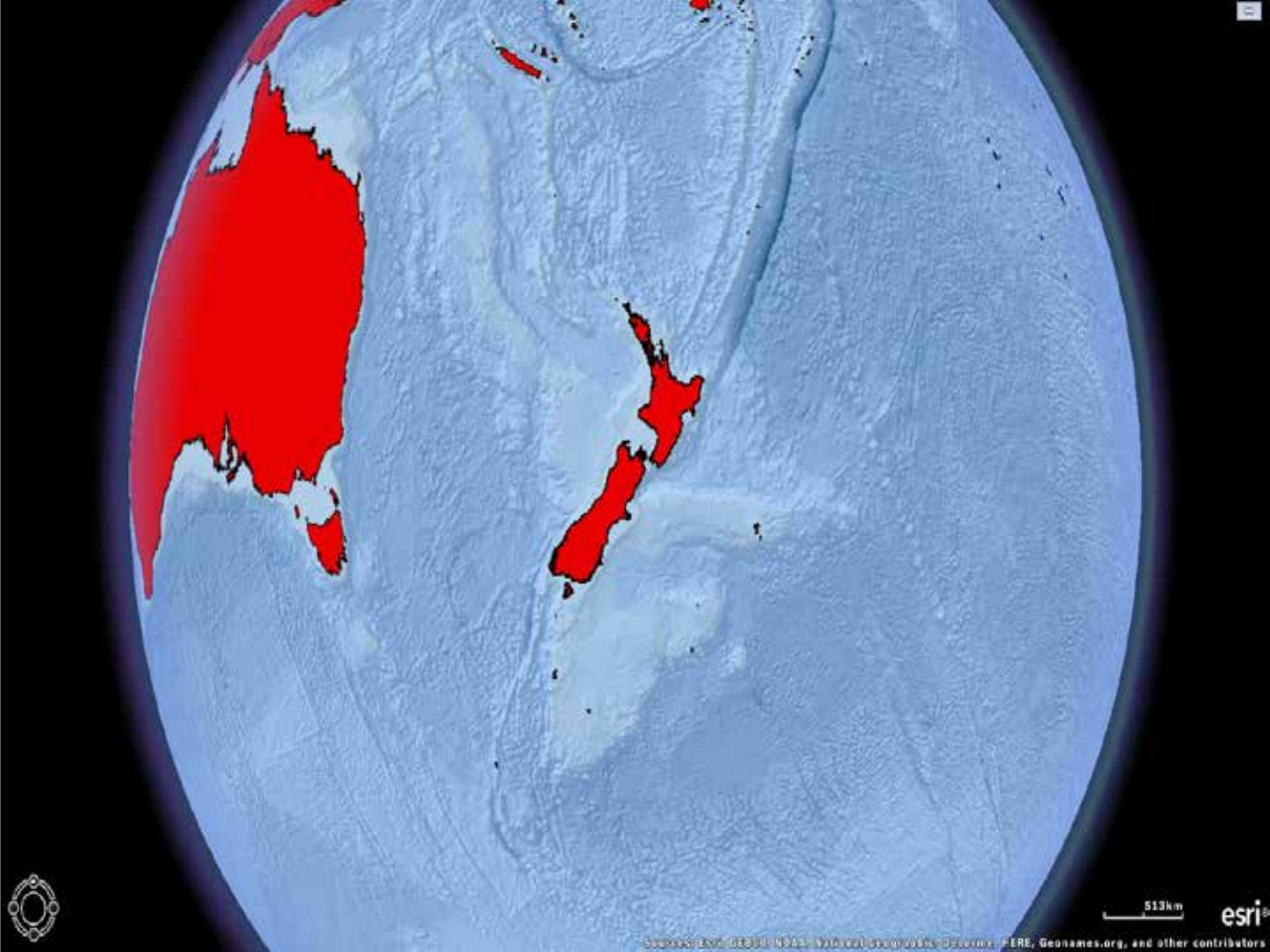

#### **New Zealand**

- **Last major landmass to be colonised by humans as part of the Polynesian migration**
- **Isolation has led to a high level of endemism in its biodiversity (approx. 80%)**
- **Only 3 native terrestrial mammal species all bats one of which is extinct**
- **Arrivals of humans brought invasive predatory mammals (inc. rats, possums, mustelids, humans) Over 50% of New Zealand's native species are now extinct**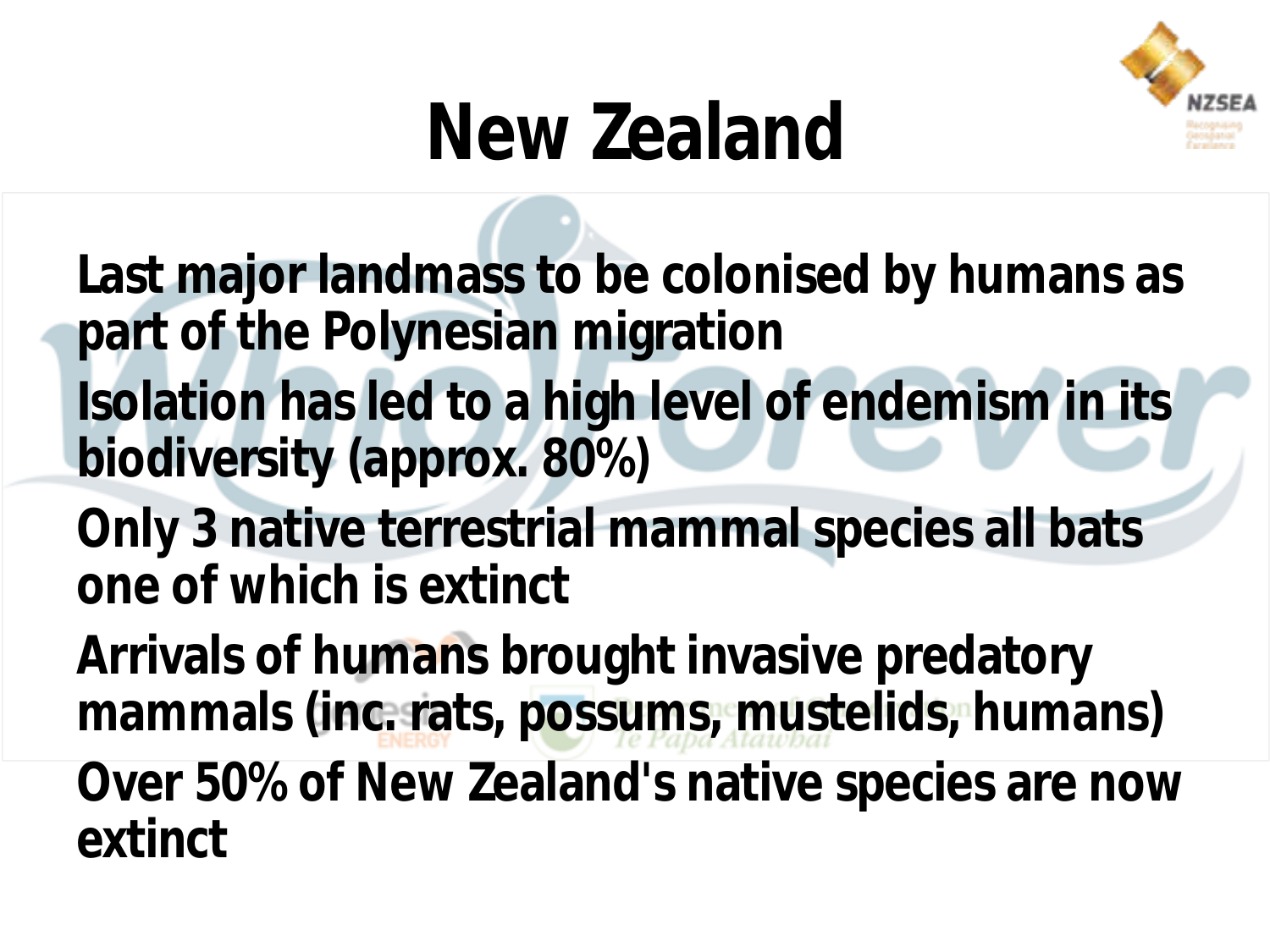# Whio



- **Blue duck, kowhiowhio (Hymenolaimus malacorhynchos)**
- **Endemic to New Zealand**
- **2500 left with IUCN classification of Endangered**
- **1 of only 3 spp. Worldwide which lives year round on fast flowing rivers**
- **Ideally adapted to its high energy environment**
- **Main agent of decline is predation from mustelids in particular stoats**
- **Dependence on fast flowing rivers make it unsuitable for conservation in captivity or on predator free islands**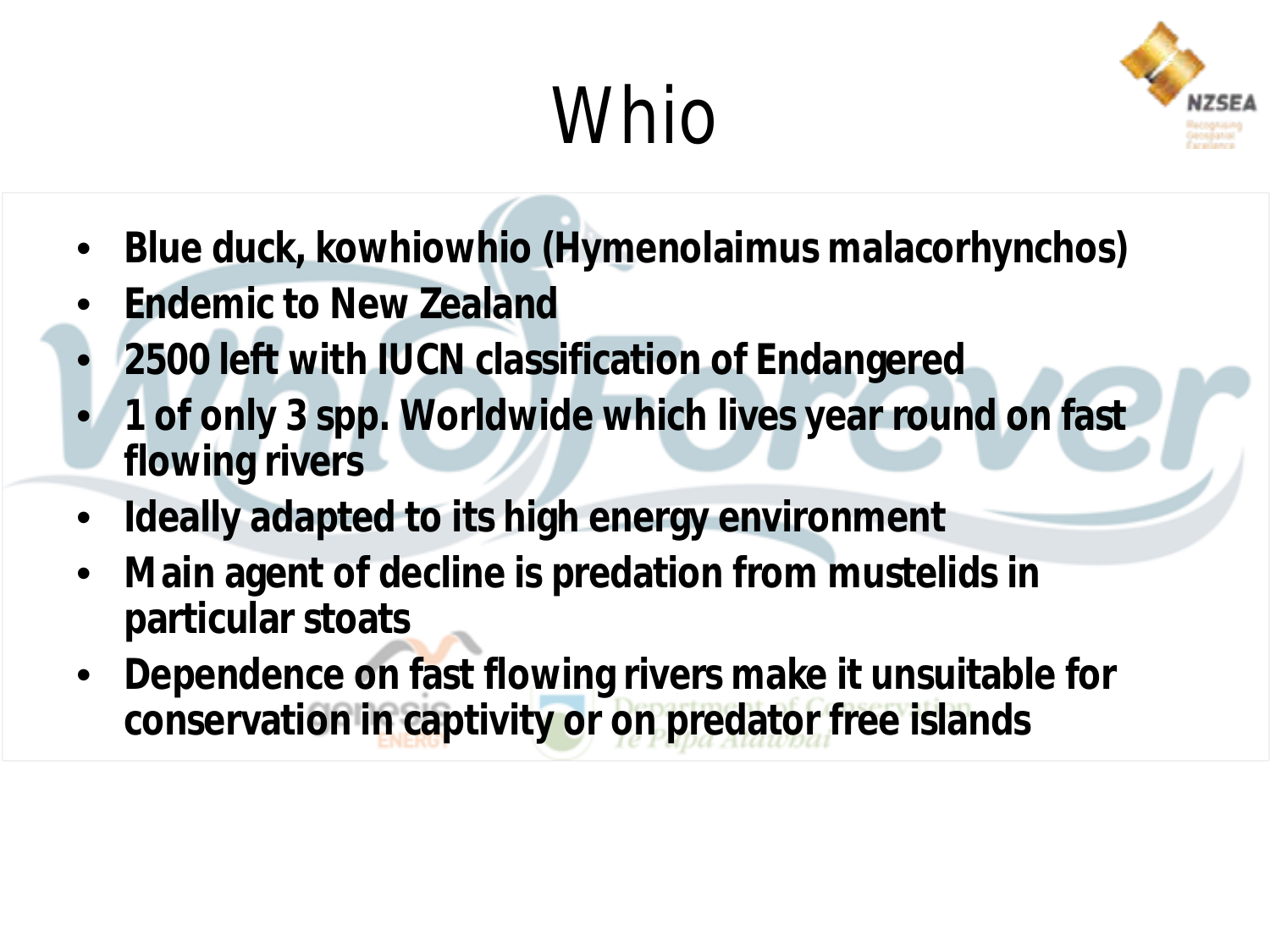



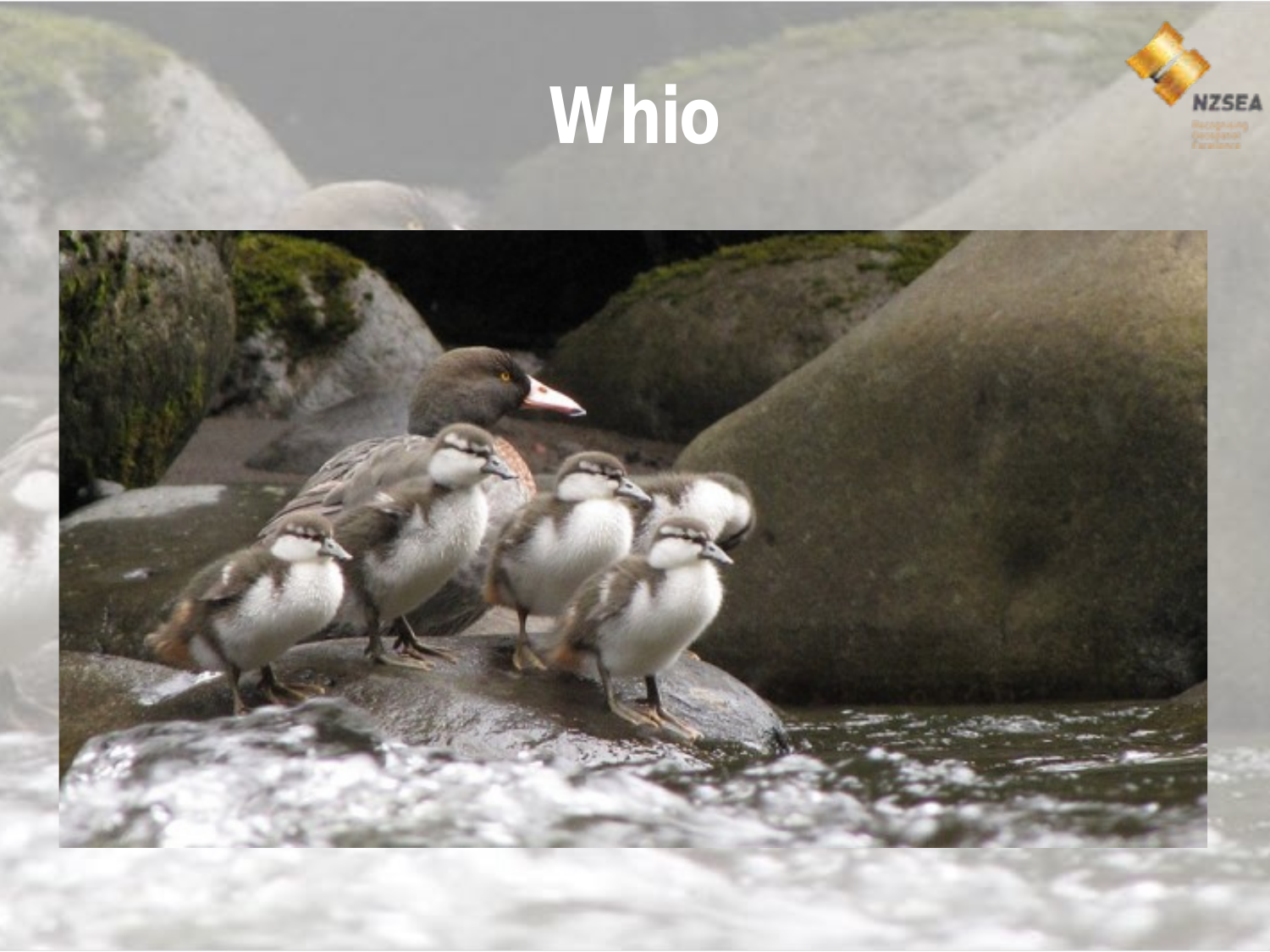#### Whio Forever



- **DOC no longer able to halt the decline in biodiversity on its own and is actively seeking partnerships with community, NGOs, business and tangata whenua (indigenous maori)**
- **Lead to partnership with Genesis Energy under the branding of Whio Forever**
- **Genesis recognised the value of whio as an indicator of the health of the river ecosystems on which it was dependant for hydro generation and as a taonga (treasure) to its staff and customers** Department of Conservation
- **Not only did this enable Genesis to demonstrate social and environmental responsibility, but also make financial sense**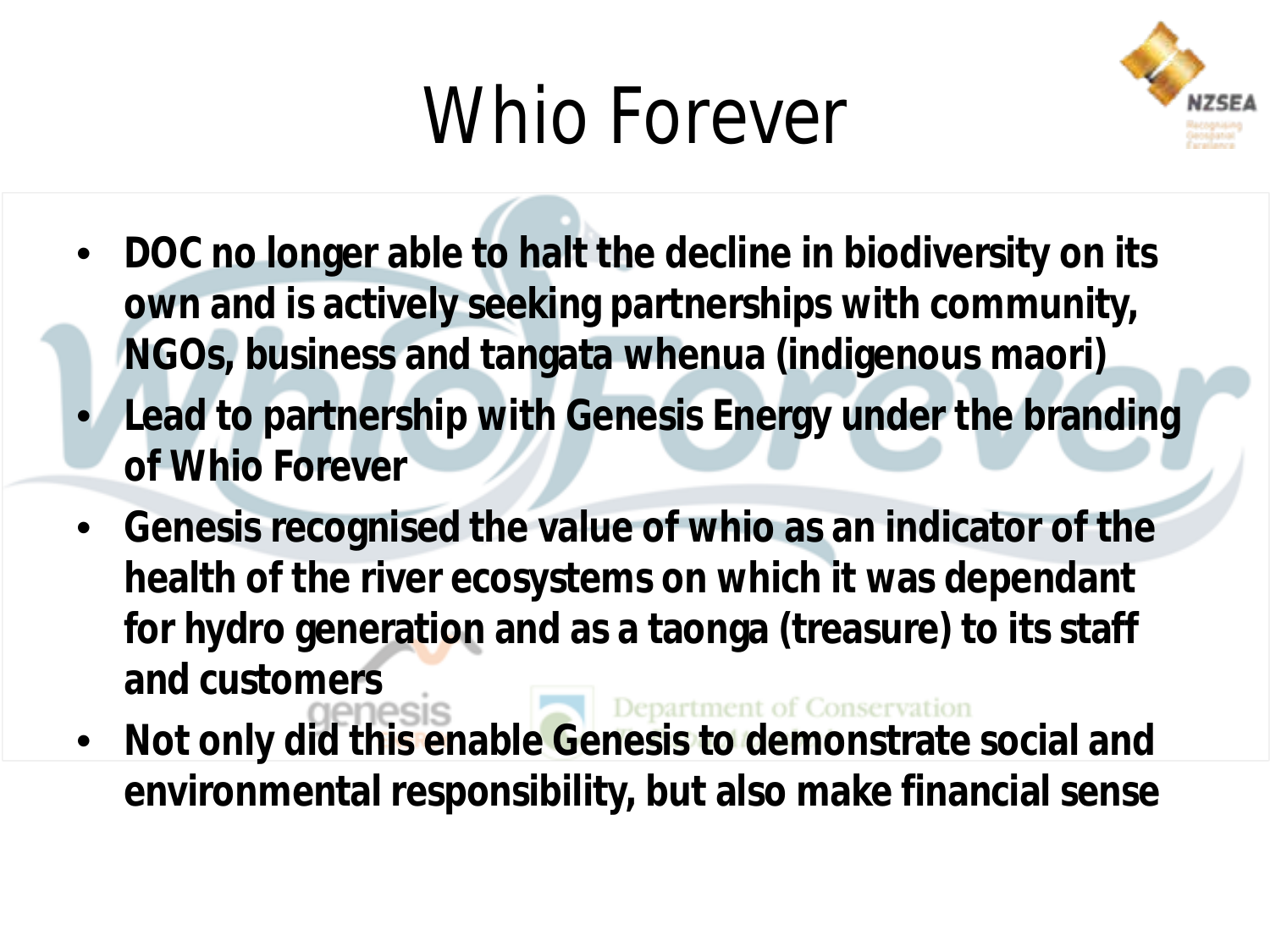

# Whio Manager Application

- **Whio Forever understood from the outset that having quality information on population and predator dynamics was key to species recovery**
- **Historically data was fractured with questionable accuracy and often anecdotal**
- **Led to the development of the Whio Manager app**
- **Whio is now the of New Zealand's endangered species with timely accurate and consistent picture of its managed population**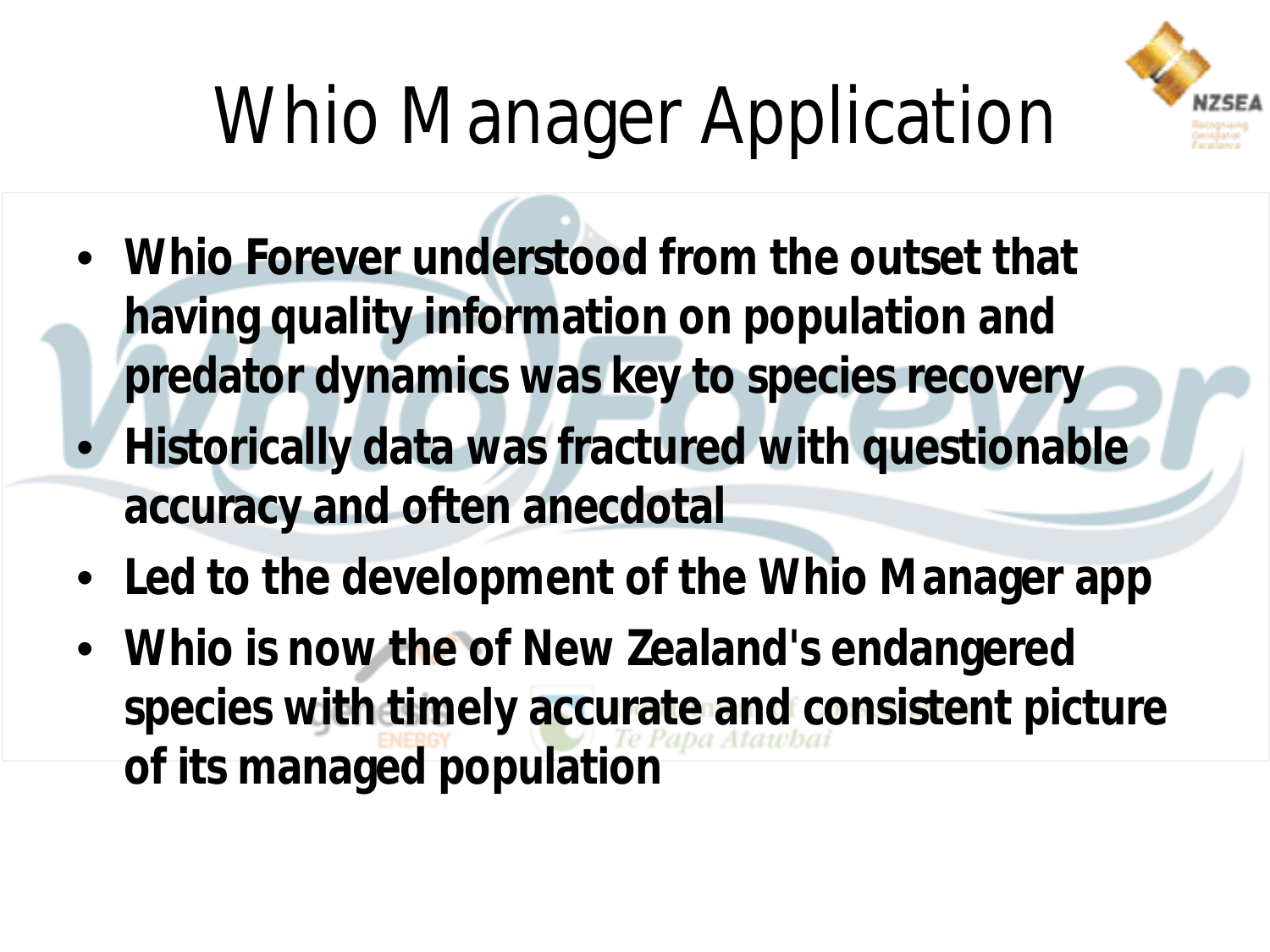#### Requirements



- Must be spatial
- Must be built in a way to minimise costs, to retain funds for predator control
- Must be openly accessible and free to all involved in whio conservation
- Must be able to utilise in filed data capture in a prolonged disconnected environment and be capable of accepting traditional paper records
- Must be intuitive to use and provide data of validated accuracy for research purposes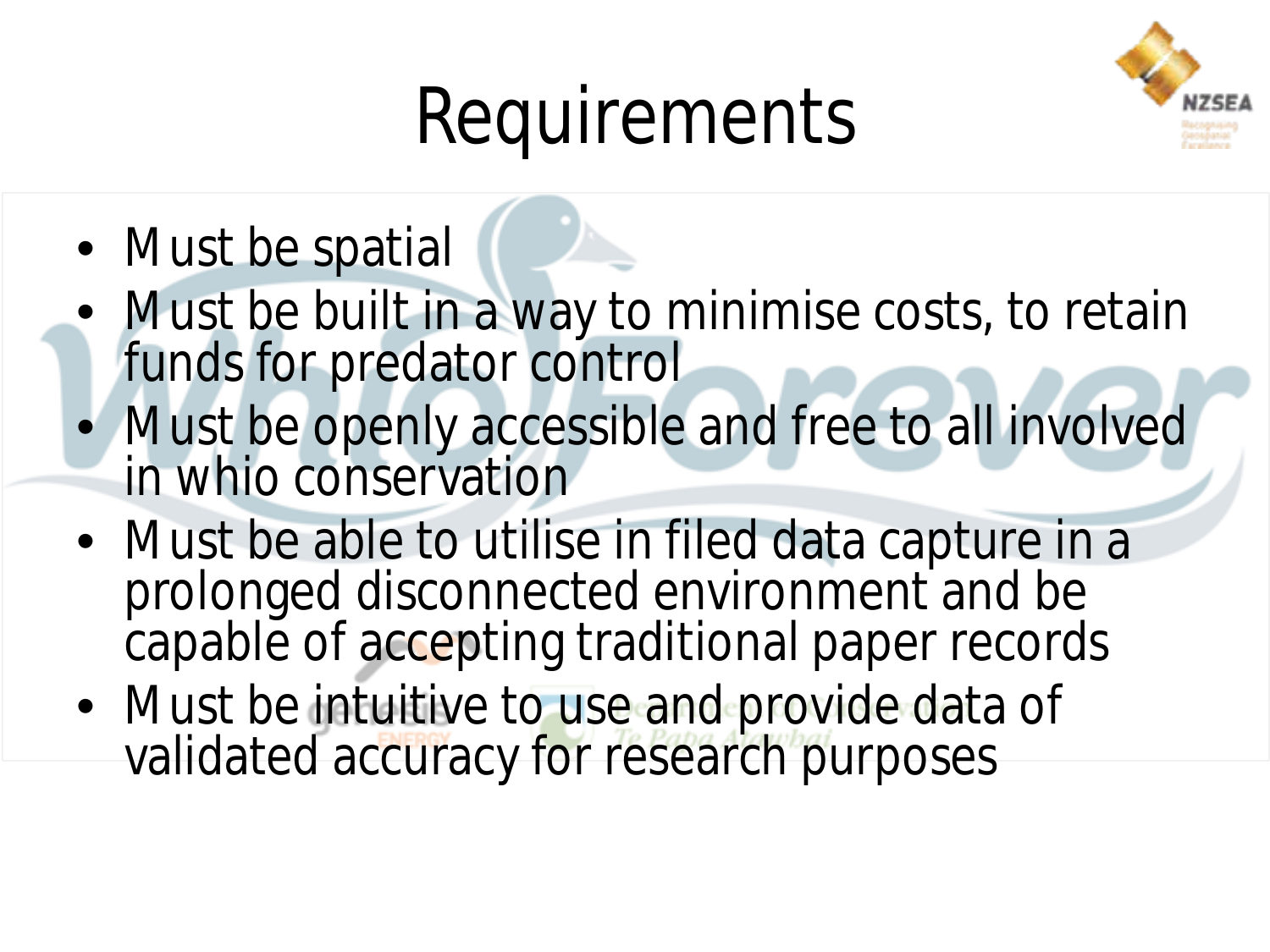

## Data Supported

- Bird observation, survey, territory and recruitment data
- Bird capture, release and mortality events
- Nest inspection and egg lift data to support captive hatching programme
- Predator control management data
- Field worker tracking for auditing purposes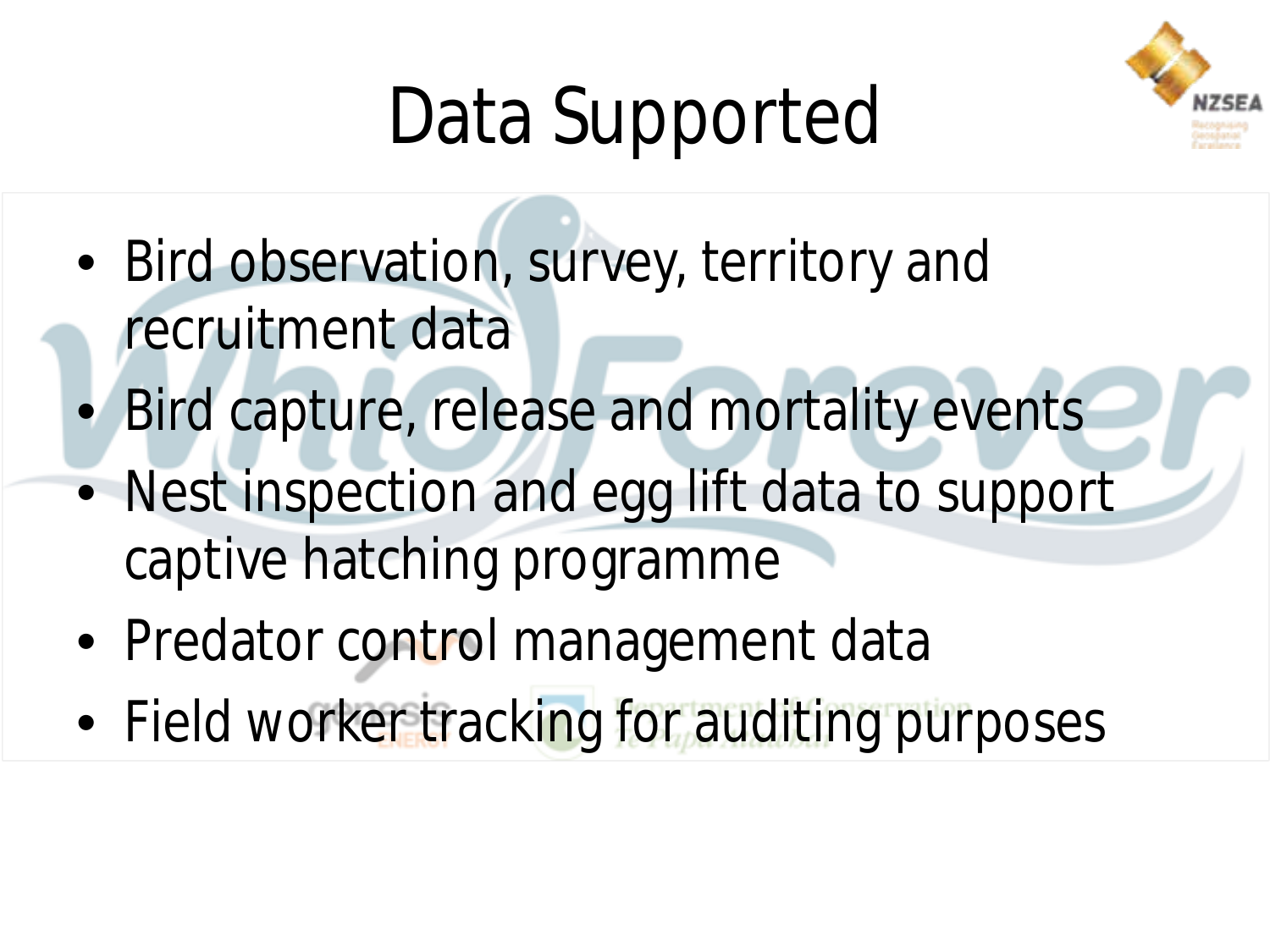

## The Geeky Stuff

- Database ArcGIS 10.2.2 SDE on SQL Server
- Served using ArcGIS Server 10.2.2 / 10.3
- Web application built on Latitude Geographics Geocortex Essentials 3.15.1 and Viewer for Silverlight 1.10
- ArcGIS for Windows Mobile 10.1 with custom trap check extension Depart t of Conservation
- ArcGIS Runtime SDK for Android 10.2.6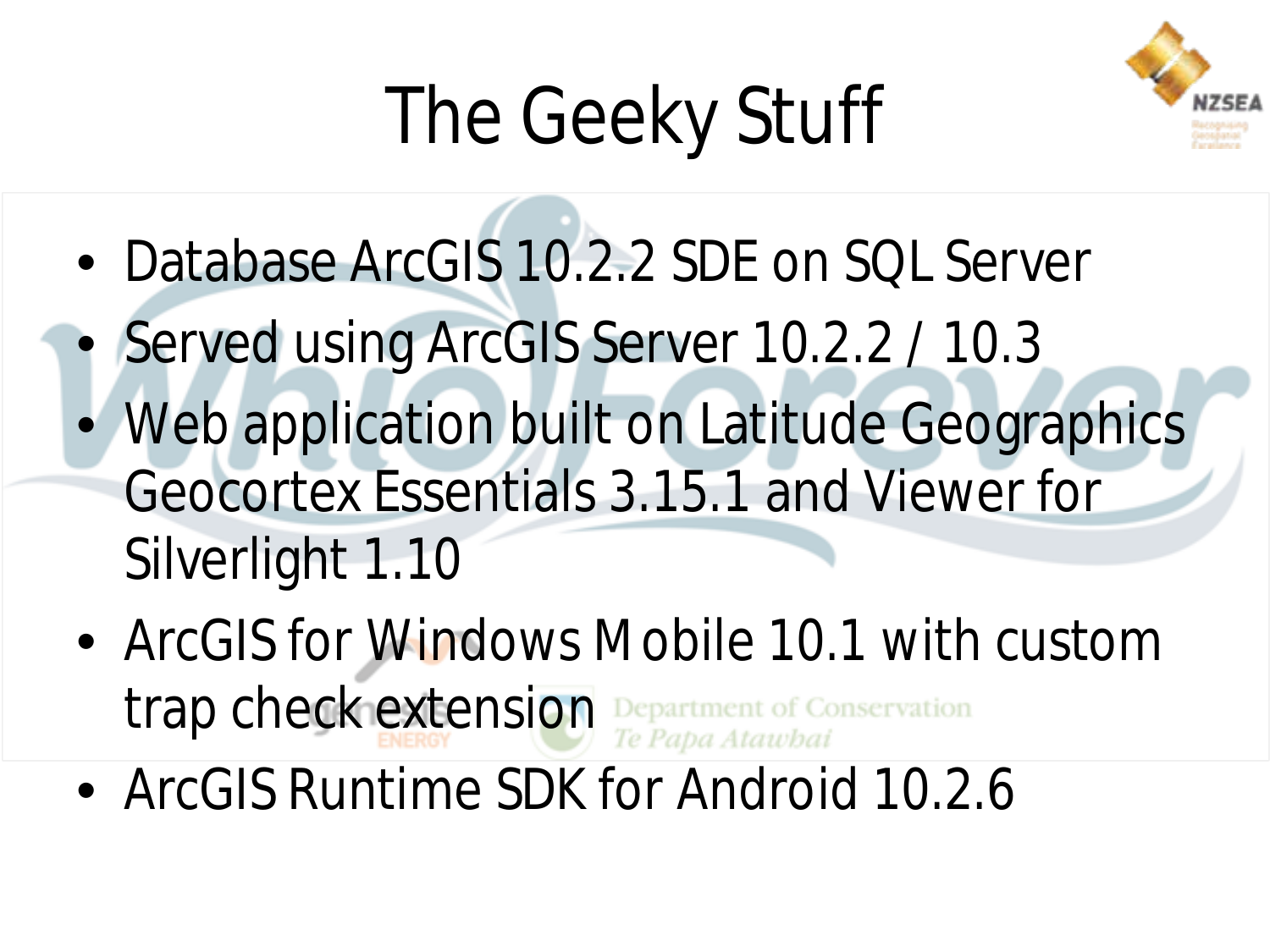#### Server



- Required a split between 10.2.2 which aligns with the rest of infrastructure and 10.3 to support a combination of Windows Mobile and Android
- Dates, dates, dates aaaaaaaggghhhh!!!!!!!



Department of Conservation Te Papa Atawbai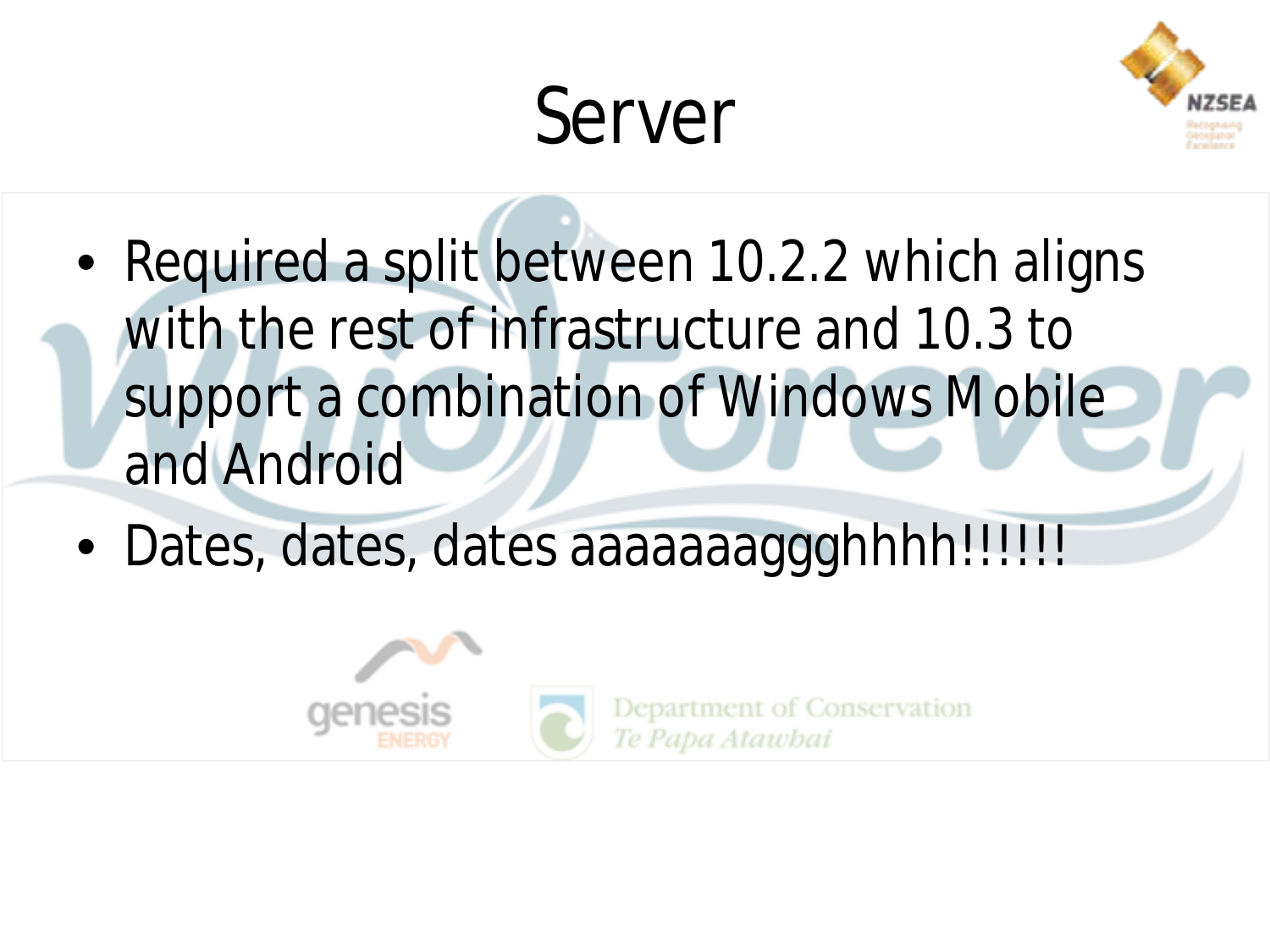| Apolitas Valvaritas Silvi X (146 Filica, facilia anatturo                                                                                                                                                                                                                                                                                                                                                         |              |
|-------------------------------------------------------------------------------------------------------------------------------------------------------------------------------------------------------------------------------------------------------------------------------------------------------------------------------------------------------------------------------------------------------------------|--------------|
| maps.doc.govt.nz/nchmapviewer/ (Viewern Whi                                                                                                                                                                                                                                                                                                                                                                       |              |
| Web Sick Gallery     MetaFrame XP Login     ArtOS Viewer for Sil.   DevOeocortes     While     LocalGeocortes     ArtOS for Windows<br>ArcOIS Desitop <b>@</b> Tracking   New Zead                                                                                                                                                                                                                                |              |
| <b>Geocortex Viewer</b>                                                                                                                                                                                                                                                                                                                                                                                           | <b>NZSEA</b> |
|                                                                                                                                                                                                                                                                                                                                                                                                                   |              |
|                                                                                                                                                                                                                                                                                                                                                                                                                   |              |
|                                                                                                                                                                                                                                                                                                                                                                                                                   |              |
|                                                                                                                                                                                                                                                                                                                                                                                                                   |              |
| http://maps.doc.govt.nz/richmapviewer/?Vie                                                                                                                                                                                                                                                                                                                                                                        |              |
|                                                                                                                                                                                                                                                                                                                                                                                                                   |              |
| wer=Whio                                                                                                                                                                                                                                                                                                                                                                                                          |              |
|                                                                                                                                                                                                                                                                                                                                                                                                                   |              |
| • Enables a rich user experience with                                                                                                                                                                                                                                                                                                                                                                             |              |
|                                                                                                                                                                                                                                                                                                                                                                                                                   |              |
| incorporated security, business logic and data                                                                                                                                                                                                                                                                                                                                                                    |              |
| validation, configurable without the need                                                                                                                                                                                                                                                                                                                                                                         |              |
|                                                                                                                                                                                                                                                                                                                                                                                                                   |              |
| bespoke development                                                                                                                                                                                                                                                                                                                                                                                               |              |
|                                                                                                                                                                                                                                                                                                                                                                                                                   |              |
|                                                                                                                                                                                                                                                                                                                                                                                                                   |              |
| Silverlight enabled a required richness not                                                                                                                                                                                                                                                                                                                                                                       |              |
| currently available through HTML5, but has                                                                                                                                                                                                                                                                                                                                                                        |              |
|                                                                                                                                                                                                                                                                                                                                                                                                                   |              |
| limited browser / platform support<br>- Dave Maps<br>(d) Topo Micro                                                                                                                                                                                                                                                                                                                                               |              |
| C Satelha<br>$\mathcal{C}=\bigcup_{i=1}^n \mathcal{C}_i$ and                                                                                                                                                                                                                                                                                                                                                      |              |
| C) deographichles<br>$\label{eq:1} \begin{array}{ll} \hspace{-5mm} \text{\it Im}\, \mathcal{L}_{\rm c} \rightarrow \infty \end{array}$                                                                                                                                                                                                                                                                            |              |
| fogdite<br><b>D</b> Map<br>$\frac{1}{2} \sum_{i=1}^{n} \frac{1}{2} \sum_{i=1}^{n} \frac{1}{2} \sum_{i=1}^{n} \frac{1}{2} \sum_{i=1}^{n} \frac{1}{2} \sum_{i=1}^{n} \frac{1}{2} \sum_{i=1}^{n} \frac{1}{2} \sum_{i=1}^{n} \frac{1}{2} \sum_{i=1}^{n} \frac{1}{2} \sum_{i=1}^{n} \frac{1}{2} \sum_{i=1}^{n} \frac{1}{2} \sum_{i=1}^{n} \frac{1}{2} \sum_{i=1}^{n} \frac{1}{2} \sum_{i=1}^{n$<br><b>Whio</b> Forever |              |
| 축기<br>Filter.<br>Show Legend<br><b>SAM</b>                                                                                                                                                                                                                                                                                                                                                                        |              |
| $E$ il-funting<br>$=15$ -back.jpg                                                                                                                                                                                                                                                                                                                                                                                 |              |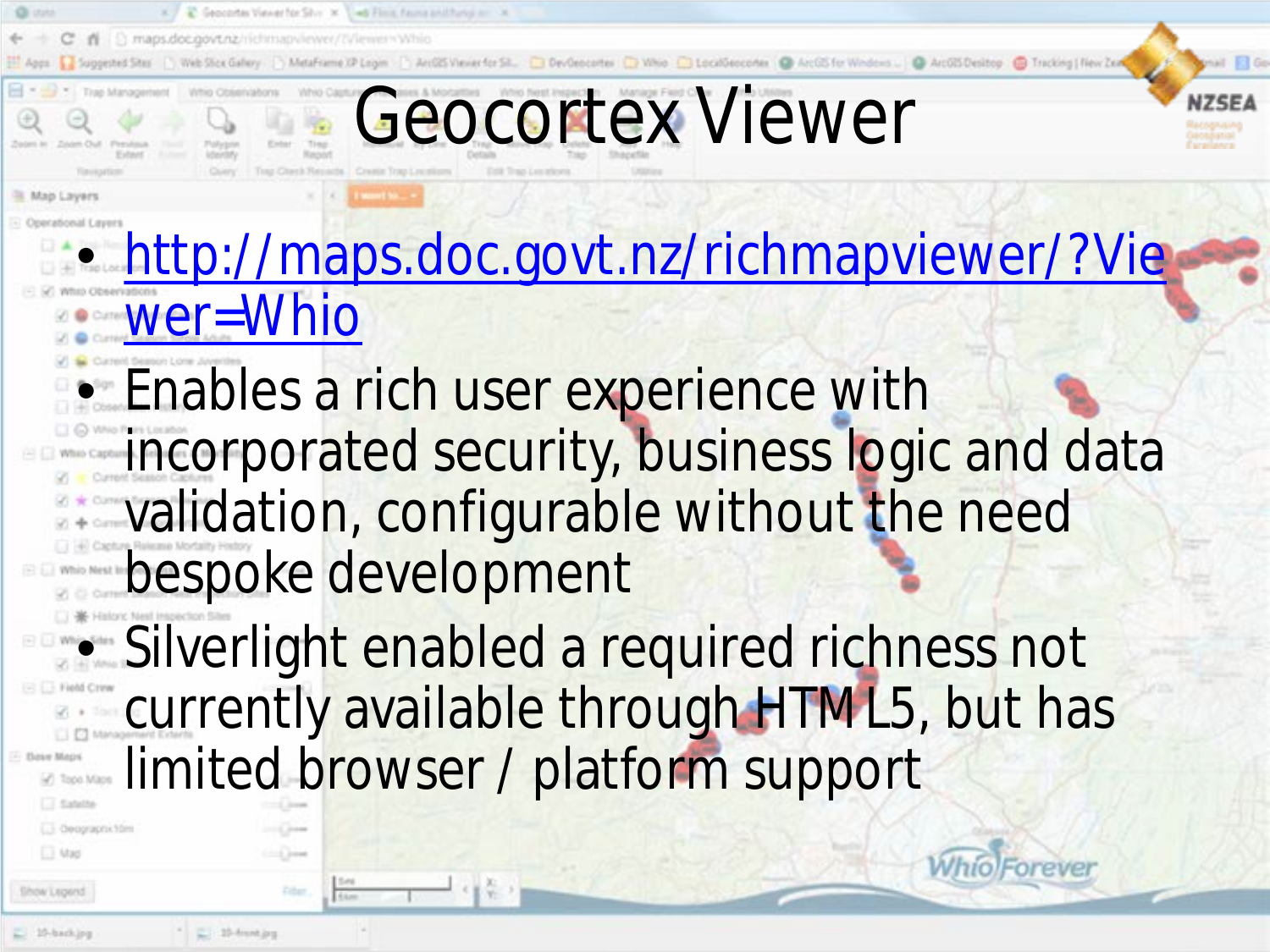

## ArcGIS for Windows Mobile

- Largely configurable through Windows Mobile Project Centre
- Bespoke trap management extension easily incorporated and cheap as chips
- Windows Mobile devices flakey and unreliable, and managing a distributed fleet of devices
- Configurability and cheap development, enabled iterative development until application requirements were completely understood before committing to bespoke Android development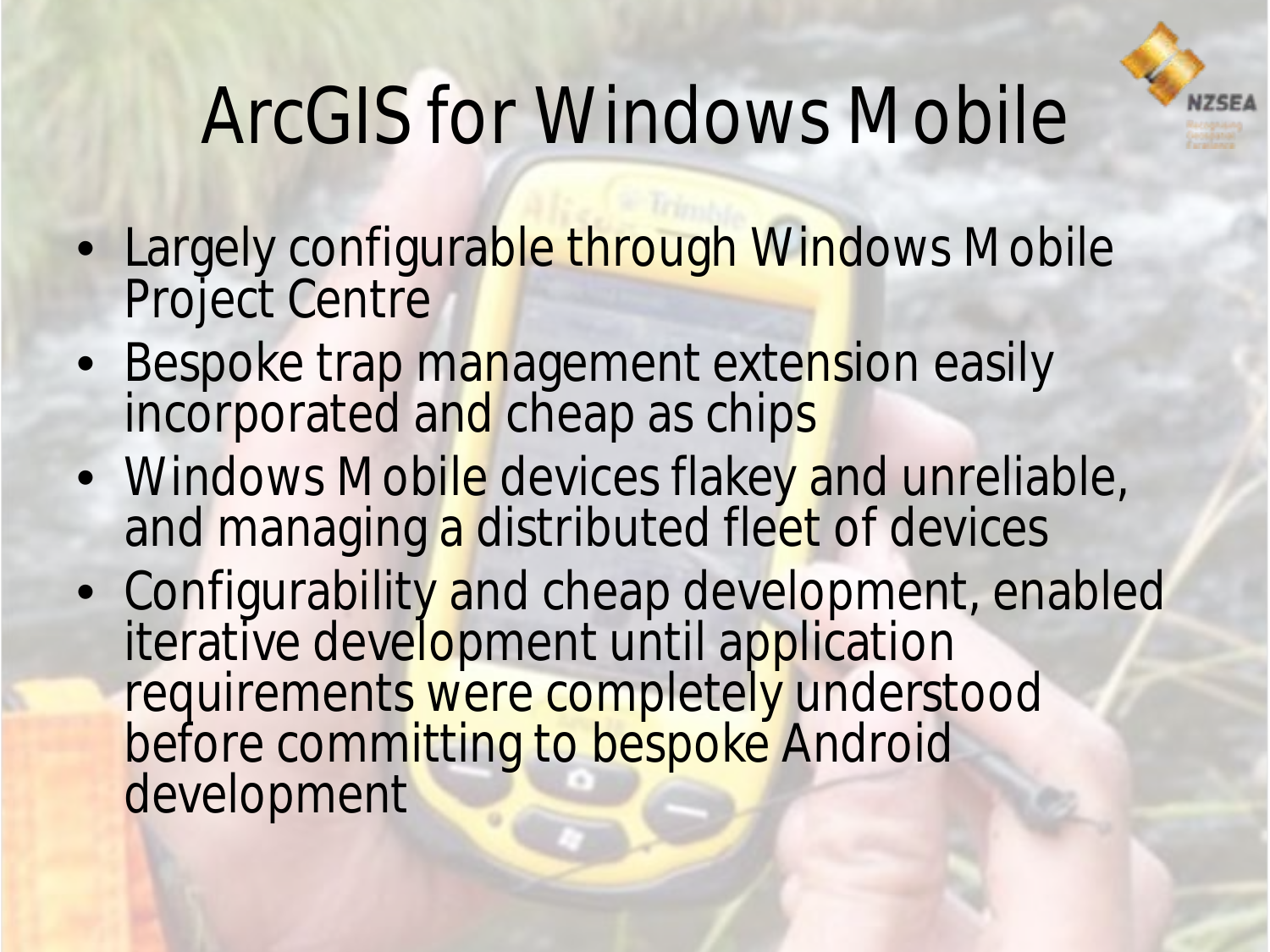# ArcGIS Runtime SDK for Android

- Bespoke developed native app
- Not cheap
- Improved user experience, device reliability / performance and self managing
- Only trapping at this stage



Department of Conservation Te Papa Atawbai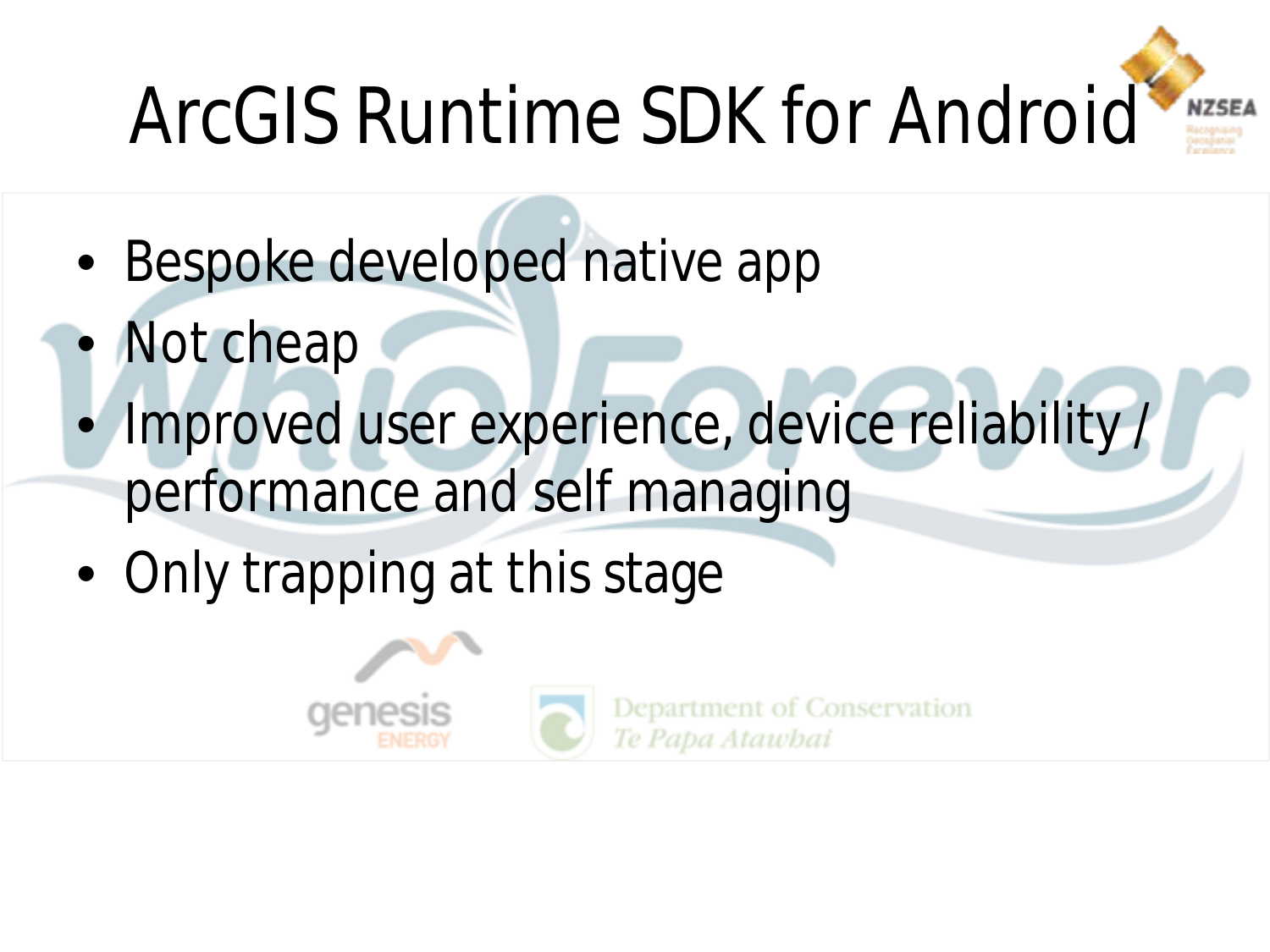

# Spatial Intelligence

- Use of SQL geometries enable direct querying of SQL tables removing some limitations of ArcGIS server and rest services
- Form not map centric mobile apps with spatial brain increases field efficiency and business logic
- A spatial driven security model enables single central dataset nationally with permissions defined geographically not by attributes on a table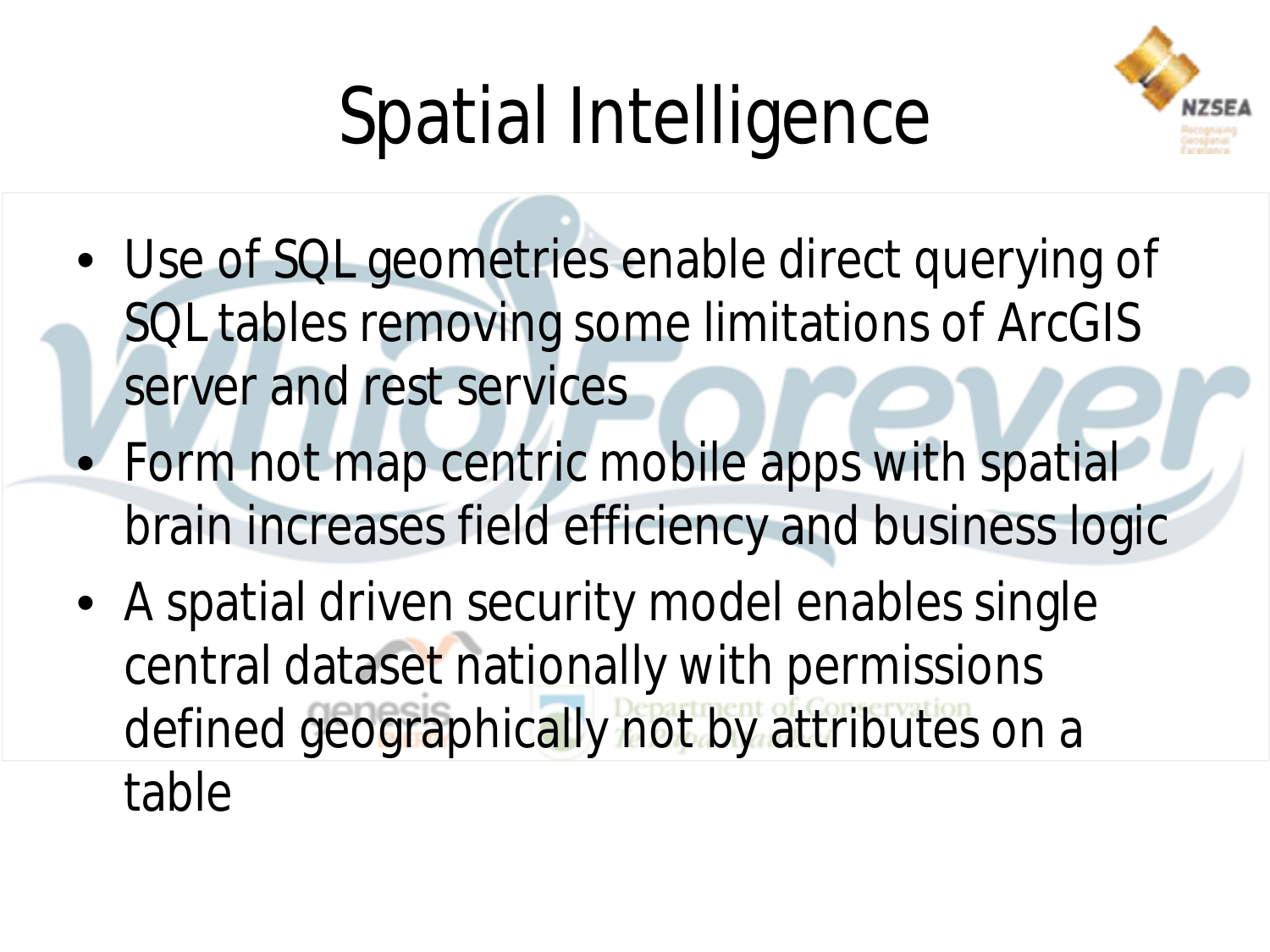



| ▲ 8 % det 21:45<br><b>Walk THE Line</b><br>MAP <sub>1</sub><br>Check traps with GPS<br>Check traps manually<br>Area Name: Test | <b>NZSEA</b><br><b>CHECK TRAPS</b>    |
|--------------------------------------------------------------------------------------------------------------------------------|---------------------------------------|
|                                                                                                                                |                                       |
|                                                                                                                                |                                       |
|                                                                                                                                |                                       |
|                                                                                                                                |                                       |
|                                                                                                                                |                                       |
|                                                                                                                                |                                       |
|                                                                                                                                |                                       |
|                                                                                                                                |                                       |
|                                                                                                                                |                                       |
|                                                                                                                                |                                       |
|                                                                                                                                |                                       |
|                                                                                                                                |                                       |
|                                                                                                                                |                                       |
|                                                                                                                                |                                       |
|                                                                                                                                |                                       |
|                                                                                                                                |                                       |
|                                                                                                                                |                                       |
|                                                                                                                                |                                       |
|                                                                                                                                |                                       |
| Test                                                                                                                           |                                       |
| $-1$                                                                                                                           |                                       |
| Trap Type: #1 Leg Hold                                                                                                         |                                       |
| Baited With: Peanut Butter                                                                                                     |                                       |
| Still Set                                                                                                                      |                                       |
| N/A                                                                                                                            |                                       |
| Open                                                                                                                           |                                       |
| Comment N/A                                                                                                                    |                                       |
|                                                                                                                                |                                       |
|                                                                                                                                |                                       |
|                                                                                                                                | Set Trap Position using GPS<br>Finish |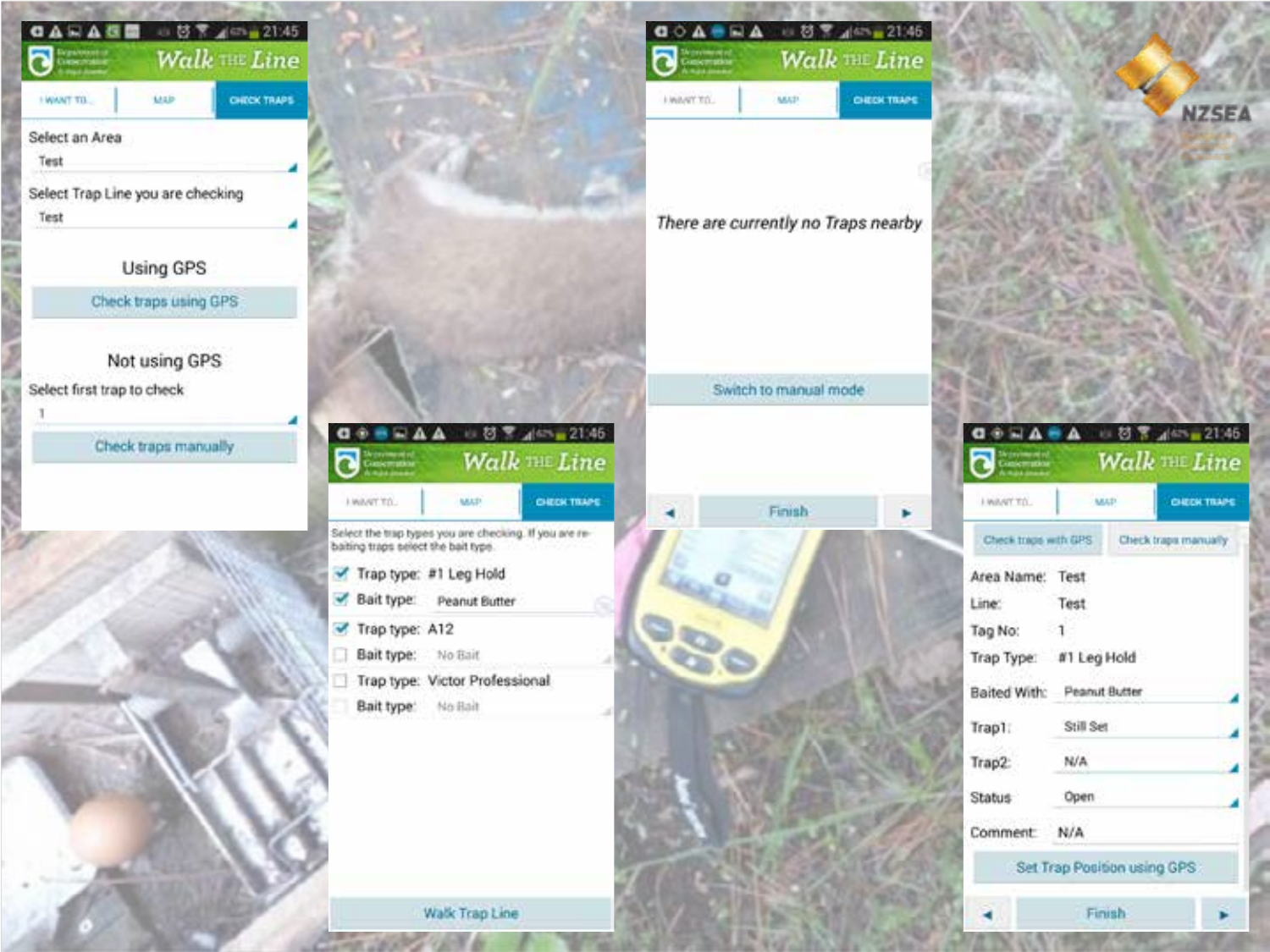